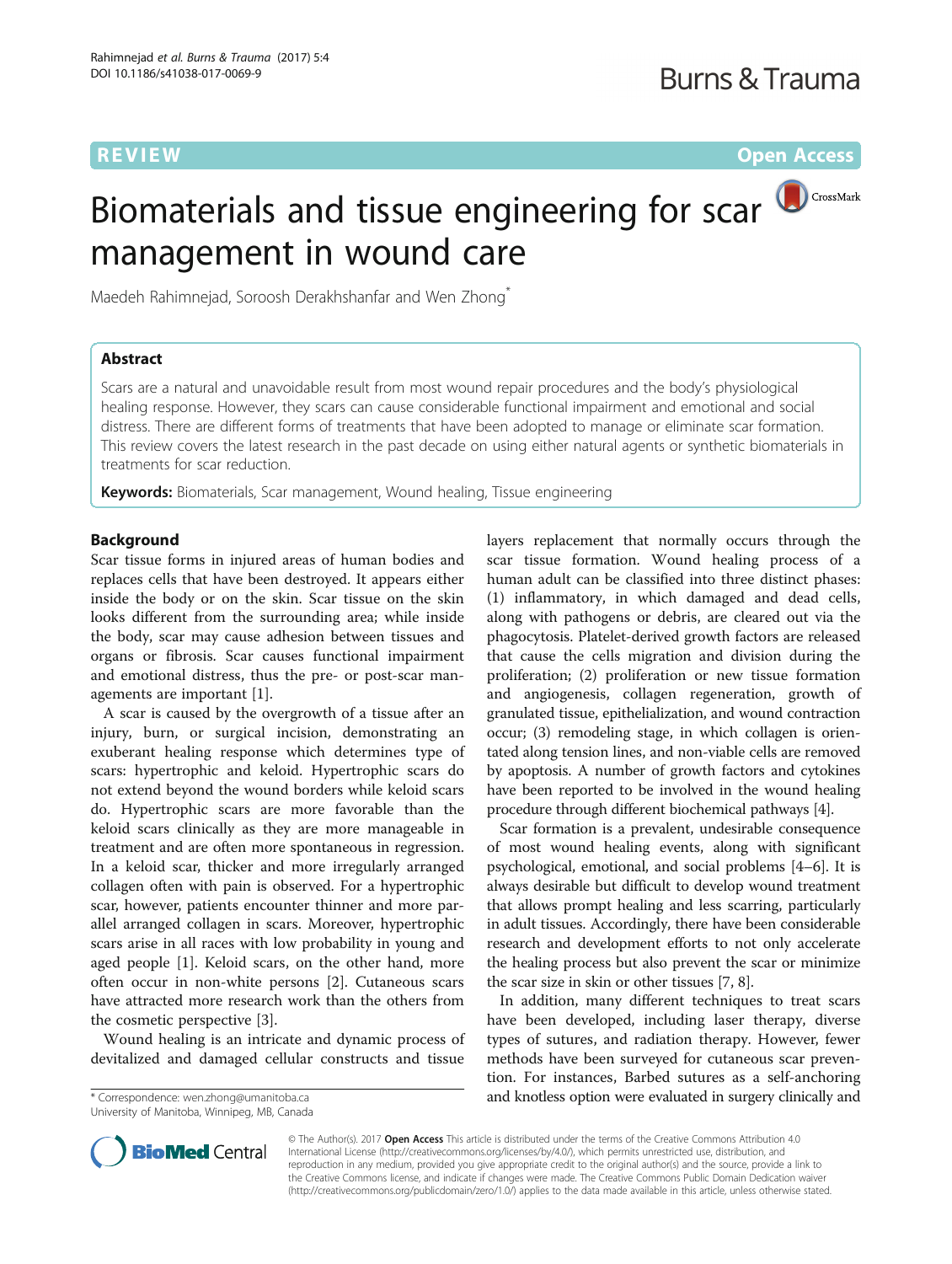were shown to provide comparable performance and safety as compared to conventional wound closure techniques [[9](#page-6-0)]. Spencer suggested that applying of pulsed-dye laser with the immune response modifier (IRM) imiquimod as a topical agent on surgery scar areas may help reduce scar size [\[10\]](#page-6-0). Moreover, Tsao et al. developed a tissue-sealing technology, photo-activated tissue bonding (PTB), which did sealing on a molecular scale [\[11\]](#page-6-0). Sobanko and Alster analyzed several laser systems on different facial cutaneous scars. Lasers reduce the depth of the scar borders and provide neocollagenesis, therefore improving skin irregularities [\[12\]](#page-6-0). Jiang et al. created a dopamine-based crosslinker-conjugated gelatin/polycaprolactone nanofibrous sheet to eliminate suture use in surgery which showed potentials to repair tissue and avoid suture-caused stress concentration [\[13\]](#page-6-0). To this end, we review the research on scar management in the past decades based on a variety of methods including pharmaceutical products, biomaterial-based

dressings, cell therapy, and tissue engineering substitutes. Although there have been numerous works on biomaterials and tissue engineering for wound care, we will only discuss those that deal with scar management.

# Pharmaceutical products for scar management

Numerous documents have been found on wound treatments, but not much of them considered a scarless healing or scar minimization [[14](#page-6-0)]. Pharmaceutical products including both traditional plant-based materials and proteins have been reported as effective wound cures to reduce or eliminate scars. This section is to provide a discussion on the pharmaceutical products that has been found to play a role in promoting wound healing and scar management (Table 1). However, it should be noted that these products, in practice, have to be used in combination with dressing or scaffolding biomaterials in wound care, as will be discussed in the next section.

Table 1 Pharmaceutical products for scar management

|                                                           | Materials                           | In vivo/in<br>vitro     | Function                                                                                                                                                                                                                                                                                                                                                                                         | Ref      |
|-----------------------------------------------------------|-------------------------------------|-------------------------|--------------------------------------------------------------------------------------------------------------------------------------------------------------------------------------------------------------------------------------------------------------------------------------------------------------------------------------------------------------------------------------------------|----------|
| Pharmaceutical products Pycnogenol<br>for scar management |                                     | In vivo                 | Decreasing oxidized ascorbate, providing inhibitory effect<br>on matrix metalloproteinases, and supporting collagen<br>matrix formation                                                                                                                                                                                                                                                          |          |
|                                                           | Relaxin                             | In vivo                 | Enhancing the normal wound healing process by increasing<br>angiogenesis, reducing scar formation and granulation tissue,<br>and contributing to a well-organized collagen framework                                                                                                                                                                                                             | $[16]$   |
|                                                           | Astragalus membranaceus<br>(AR)     | In vivo                 | Suppressing inflammation and promoting basal cell proliferation,<br>angiogenesis, and linear alignment of the granulation tissue                                                                                                                                                                                                                                                                 | [17]     |
|                                                           | Astragaloside IV                    | In vitro and<br>in vivo | Inhibiting the transforming growth factor beta 1 ( $TGF-\beta1$ ) secretion, [18]<br>regulating the ratio of collagen type I/type III in the remodeling<br>stage to reduce scarring                                                                                                                                                                                                              |          |
|                                                           | Crocodile oil                       | In vivo                 | Decreasing the messenger ribonucleic acid (mRNA) expressions<br>of TGF-ß1and Smad3                                                                                                                                                                                                                                                                                                               | $[19]$   |
|                                                           | Curcumin                            | In vivo                 | Suppressing TGF-β1/SMAD pathway and extra cellular matrix<br>(ECM) production in primary keloid fibroblasts and reducing<br>pro-inflammatory cytokines, interleukins (IL-1β, IL-6, and IL-8)                                                                                                                                                                                                     | [20]     |
|                                                           | Honey                               | In vitro                | Stimulating monocytes (MM6 cells) to secrete cytokines, tumor<br>necrosis factor-alpha (TNF-a), IL-1 and IL-6, degrading collagen<br>IV through stimulation of the matrix metalloproteinases 9<br>(MMP-9) during the reepithelialization process of wound repair                                                                                                                                 | $[21]$   |
|                                                           | c-Ski                               | In vivo                 | Modulating wound healing and scar formation through<br>modulating fibroblast functions, reducing scar formation<br>by decreasing collagen production, and reducing the<br>protuberant height and volume of scars and increasing<br>collagen maturity in a hypertrophic scar model, effecting<br>TGF- $\tilde{\beta}$ 1 signaling through both Smad2/3-dependent and<br>Smad-independent pathways | [27, 28] |
|                                                           | Jun amino-terminal<br>kinases (JNK) | In vivo                 | Mediating connective tissue growth factor expression in<br>corneal wound healing                                                                                                                                                                                                                                                                                                                 | $[29]$   |
|                                                           | Calpains                            | In vivo and<br>in vitro | Playing a major role in granulation tissue formation                                                                                                                                                                                                                                                                                                                                             | $[30]$   |
|                                                           | <b>MG53</b>                         | In vivo and<br>in vitro | Facilitating injury repair and inhibiting myofibroblast<br>differentiation and an effective means for promoting<br>scarless wound healing                                                                                                                                                                                                                                                        | $[31]$   |

AR astragalus membranaceus, TGF-β1 transforming growth factor beta 1, mRNA messenger ribonucleic acid, ECM extracellular matrix, IL interleukins, TNF-α tumor necrosis factor alpha, MMP-9 matrix metalloproteinases 9, JNK jun amino-terminal kinases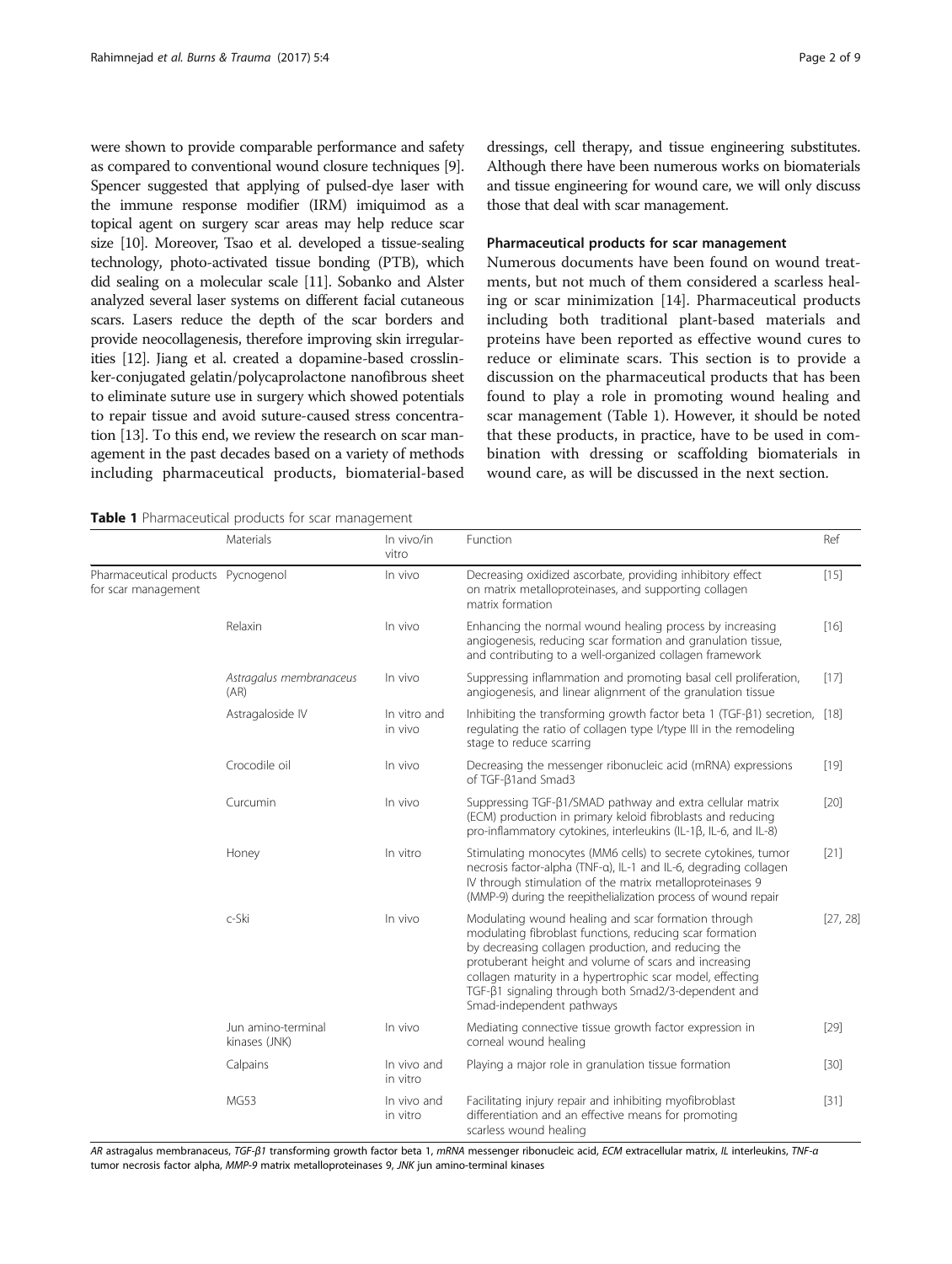Naturally derived materials have long been used as a substantial source of medicines. Natural materials are still considered as ideal sources for a broad range of diseases. Pycnogenol, an extract from French maritime pine bark containing a mixture of procyanidins, was reported as a wound healing accelerator and scar formation reducer. Pycnogenol was suspended in a polyacrylic acid hydrogel and tested in vivo. Pycnogenol was found to decrease oxidized ascorbate and, consequently, to provide inhibitory effect on matrix metalloproteinases and to support collagen matrix formation. [[15\]](#page-7-0).

Relaxin was tested on rodent wound healing: Juvenile pigs were used for an investigation of scar reduction and cosmetic outlook because of their similar healing mechanism to human. It was demonstrated that wounds treated with relaxin have less granulation and inflammation, and more well-knit collagen framework, representing that relaxin boosts the normal wound repair procedure by increasing angiogenesis, reducing scar formation and granulation tissue, and contributing to a well-organized collagen structure [[16\]](#page-7-0).

The effect of natural materials on decreasing the scar size has been illustrated in many studies. Han and colleagues reported that topically applied extract from the root of Astragalus membranaceus (AR) incorporated in a hydrophilic foam dressing is effective in increasing the closure of rats' acute open wounds. AR was found to suppress inflammation and promote basal cell proliferation, angiogenesis, and linear alignment of the granulation tissue and, consequently, to result in faster wound healing procedure [[17](#page-7-0)].

Chen et al. further revealed the healing and anti-scar effects of astragaloside IV on the wound cure improvement in vitro and in vivo. It was reported that astragaloside IV can inhibit the transforming growth factor beta 1 (TGF-β1) secretion and improve healing. In addition, it can regulate collagen type I/type III ratio in the remodeling phase to reduce scarring [[18\]](#page-7-0).

Li et al. examined the effect of crocodile oil in enhancing wound healing process and decreasing scar formation in rats. They found that crocodile oil significantly decreased the messenger ribonucleic acid (mRNA) expressions of TGF-β1and Smad3, which are the key cytokines that play a role in accelerated wound healing and less scar formation [[19\]](#page-7-0).

Another natural therapeutic agent which has been found to have anti-inflammatory and antioxidant characteristics, curcumin, was recently tested on rabbit ear wounds, suggesting that the systemic administration of curcumin improves lesion repair and reduces scarring. Curcumin was found to suppress TGF-β1/SMAD pathway and extra cellular matrix (ECM) production in primary keloid fibroblasts and reduce pro-inflammatory cytokines, interleukins (IL-1β, IL-6, and IL-8), which directly decrease hypertrophic scarring [\[20\]](#page-7-0).

Honey, a traditional medical ingredient known for thousands of years, was reviewed for its healing and anti-microbial capacities. Honey stimulates monocytes (MM6 cells) to secrete cytokines, tumor necrosis factor alpha (TNF- $\alpha$ ) and IL-1 and IL-6, which triggers the immune reaction to infection. Honey helps collagen IV degradation via the matrix metalloproteinases 9 (MMP-9) stimulation during the reepithelialization phase of wound healing [\[21](#page-7-0)]. Previous research showed that honey has wound therapeutic properties including the enhancement of autolytic debridement, growth of wound tissues, and anti-inflammatory activities. Honey has therefore been suggested to provide better wound repair and advance scarring processes. Honey is found to be more efficient and beneficial in eliminating microbial contamination, reducing scar formation, and promoting epithelial regeneration in comparison with other topical agents like silver nanoparticles [\[22](#page-7-0)–[26\]](#page-7-0).

On the other hand, some scientists are interested in modulating and stimulating wound healing signal pathways by using bioactive substitute such as proteins, enzymes, or growth factors. c-Ski is a tissue repairrelated gene that is mostly expressed in fibroblasts during the cell proliferation stage of wound healing; Liu et al. suggested that c-ski is capable of controlling scarring in wound repair by modulating fibroblast functions. They studied the effects of c-Ski on skin fibroblast proliferation, collagen type I secretion, and myofibroblast differentiation [\[27](#page-7-0)]. The same group later also showed the potential of c-Ski in scar reduction by suppressing the production of protein in rat cutaneous wounds, as well as the effect of c-Ski in reducing scar size in a hypertrophic scar in a rabbit ear model. It effects TGF-β1 signaling via Smad2/3-dependent and Smad-independent pathways that minimize scar formation and speed up wound healing [[28](#page-7-0)].

Shi et al. worked on Jun amino-terminal kinases (JNK) signaling to mediate healing of corneal wound via expression of connective tissue growth factor, thus demonstrated that JNK can potentially serve as a new strategy to help in corneal scar reduction [\[29](#page-7-0)]. The effect of calpains as cellular adhesion, motility, and inflammation and angiogenesis regulator protease was surveyed on scar formation. The results suggested that calpains play a major role in granulation tissue formation. An inhibition of calpains, therefore, should be considered for treatments aiming at scar reduction [\[30](#page-7-0)].

Recently, wound healing and scarring was studied from a membrane repair gene, MG53 point of view. The study established that MG53 can be a facilitator of injury repair and inhibitor of myofibroblast differentiation and an effective means for promoting scarless wound healing [[31](#page-7-0)].

Generally speaking, the pharmaceutical products studied for their effects on promoting wound healing and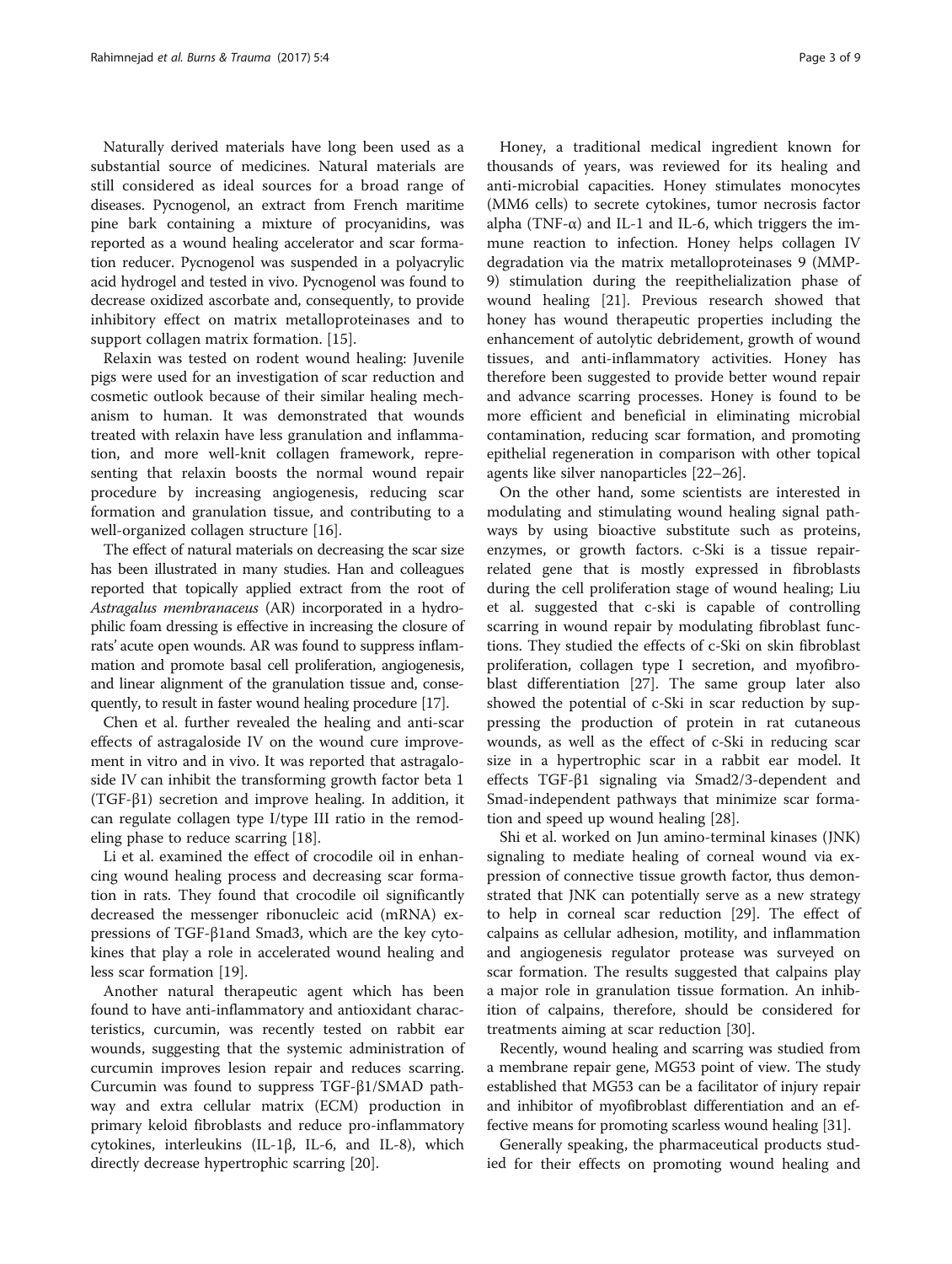scar formation do not have strong evidence to support their efficacy. On the one hand, more studies are necessary to examine their efficacy and biochemical mechanism in terms of the roles they played in wound healing and scar management. On the other hand, these pharmaceutical products have to be used in combination with dressing or scaffolding biomaterials in wound care, which will be discussed in the next section.

## Biomaterial based dressings for scar management

To improve the traditional scar management, new advanced wound dressings have been developed to increase wound healing capacity. The biomaterials composed of natural polymers and bioactive molecules

Table 2 Biomaterial-based dressings for scar management

briefly summarized in Table 2. The healing progression and scar reduction by biomaterial-based dressings have been shown as schematic in Fig. [1](#page-4-0).

## Biomaterials composed of natural polymers

A number of biopolymers derived from natural resources have been used in wound care for reducing scar formation. As described by Hu et al., fetal tissue heals rapidly without scarring due to the higher levels of hyaluronic acid (HA) in ECM as compared to adult tissues. Therefore, they observed that HA strand grafts enhanced wound closure rate and reduced the scar area remarkably by reducing TGF-β1 level in the wound [\[32](#page-7-0)]. Injectable HA hydrogels were also used to improve

|                                                       | Materials                                                                                               | In vivo/vitro        | Function                                                                                                                                                                                | Ref         |
|-------------------------------------------------------|---------------------------------------------------------------------------------------------------------|----------------------|-----------------------------------------------------------------------------------------------------------------------------------------------------------------------------------------|-------------|
| Biomaterials composed<br>of natural polymers          | Hyaluronic acid (HA) in ECM                                                                             | In vivo              | Reducing TGF-ß1 level in the wound, maintaining<br>optimal viscoelastic properties of the ECM, and<br>decreasing levels of fibronectin, fibromodulin,<br>procollagen I, and HA synthase | $[32 - 34]$ |
|                                                       | Genipin cross-linked gelatin<br>(GCG) and collagen sheets                                               | In vivo              | Scarless nerve regeneration, favorable nerve<br>functional recovery                                                                                                                     | $[35]$      |
|                                                       | Microbial cellulose                                                                                     | In vivo              | Improving the healing rate, decreasing pain<br>and reducing scar tissue formation, necrotic<br>debris removal, new cell migration and growth,<br>and prompting reepithelialization      | 36          |
|                                                       | Collagen membrane cross-linked<br>with glutaraldehyde                                                   | In vivo              | Oral scar reducing, controlling infection in<br>primary healing stage, and reducing growth<br>of granulation tissue                                                                     | $[37]$      |
|                                                       | Electrospun nanofibrous dressings<br>composited of silk fibroin/gelatin<br>and cellulose acetate        | In vivo and in vitro | Increasing expression of vascular endothelial<br>growth factor (VEGF) and existence of collagen<br>type I                                                                               | [38, 39]    |
|                                                       | Electrospun silk fibroin nanomatrix                                                                     | In vivo              | Reducing the wound healing period and<br>scar formation                                                                                                                                 | $[40]$      |
| Biomaterials incorporated<br>with bioactive molecules | Genipin-modified collagen sheets                                                                        | In vivo              | Reducing scars in first- and second-degree<br>burns, assisting the synthesis of neodermal<br>collagen matrices                                                                          | [35, 41]    |
|                                                       | Polyvinyl alcohol-sodium alginate<br>gel-matrix-based wound dressing<br>system containing nitrofurazone | In vivo              | Keeping wound moist and prevent secondary<br>damage, mild positive effects on inflammatory<br>phase and create reducing wound size                                                      | $[42]$      |
|                                                       | Multifunctional acellular<br>biologic scaffold                                                          | In vivo              | Selective delivery and release of shielded<br>biomaterials and bioactive substances, scaffolds<br>help in vascularization, blood vessel formation,<br>and keeps body temperature        | $[43]$      |
|                                                       | Commercial calcium alginate                                                                             | In vivo              | Scarring prevention by moisture management<br>and regulating amount of exudates in wound<br>during the healing                                                                          | $[45]$      |
|                                                       | Ginsenoside Rg3-loaded electrospun<br>poly(lactic-co-glycolic acid) (PLGA)<br>fibrous membranes         | In vitro             | Scar prevention, decreasing the expression<br>of vascular endothelial growth factor (VEGF),<br>mRNA, and collagen type I                                                                | $[49]$      |
|                                                       | Norfloxacin-loaded<br>collagen/chitosan scaffold                                                        | In vivo              | Controlling infection which contributes to<br>lower inflammation, higher new cell growth,<br>and faster wound closure                                                                   | $[50]$      |
|                                                       | Dressing of polyester fabric<br>containing elemental silver<br>and zinc                                 | In vivo              | Promoting collagen synthesis and<br>reepithelialization rate                                                                                                                            | [51, 52]    |

HA hyaluronic acid, ECM extracellular matrix, TGF-β1 transforming growth factor beta 1, GCG genipin cross-linked gelatin, VEGF vascular endothelial growth factor, PLGA poly(lactic-co-gly acid)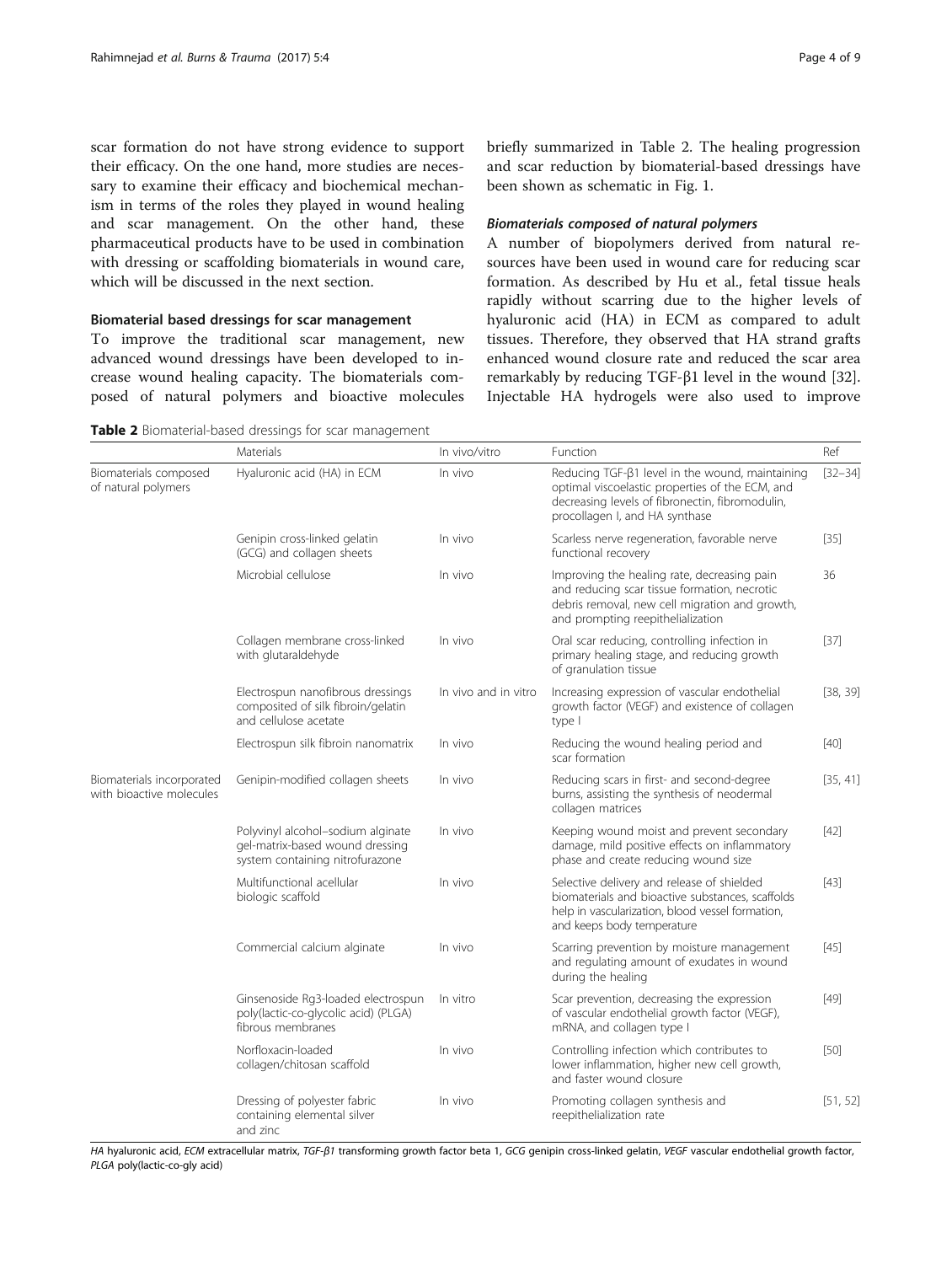<span id="page-4-0"></span>

wound healing and scarring, resulting in remarkably less fibrosis than wounds without injection in a rabbit model. HA was found to maximize healing and minimize scar formation through preserving optimal viscoelastic properties of the ECM [\[33](#page-7-0)]. Another study was accomplished on the efficiency of HA hydrogels in treatment of scarring on rabbits. The results of this study demonstrated that a prophylactic use of a chemically modified HA hydrogel may increase the wound cure feature of HA in regenerating tissues by decreasing levels of fibronectin, fibromodulin, TGF-β1, procollagen I, and HA synthase and improving wound viscoelastic properties [\[34](#page-7-0)].

Genipin cross-linked gelatin (GCG) and collagen sheets were analyzed on minimizing invasion and scarring of the nerve and open wound healing in vivo. It was reported that GCG can be a beneficial aid for scarless nerve regeneration and lead to desirable nerve functional recovery [\[35](#page-7-0)].

Czaja et al. studied microbial cellulose and its effect on patients with second-degree facial burn. Compared to a standard technique with moist gauze dressing and ointment, the dressing considerably promoted the healing rate in deep facial burns. A decrease of pain and reduction of scar tissue formation were also observed for wounds treated by the microbial cellulose dressing. The moist environment created using the dressing facilitates necrotic debris removal, new cell migration and growth, and prompted reepithelialization [[36\]](#page-7-0).

Another trial was done on collagen membrane crosslinked with glutaraldehyde as a wound dressing for surgical defects of the oral mucosa. Based on the study, it was an excellent wound graft material for oral scar reducing; however, there was some contraction and moderate scarring in some patients who lost their collagen membrane early. This graft was reported to control infection in primary healing stage and to reduce growth of granulation tissue, leading to less scarring and short healing duration [[37](#page-7-0)].

Electrospun nanofibrous dressings composited of silk fibroin/gelatin and cellulose acetate have been examined in vivo and in vitro to prove their functionality in mimicking skin regeneration and in reducing scar formation [[38, 39\]](#page-7-0). Wounds covered with the nanofibrous dressings showed increased expression of VEGF and existence of collagen type I which is similar to the normal skin [\[38](#page-7-0)]. Electrospun silk fibroin nanomatrix fabricated as wound dressing materials were recently evaluated for burn wound repair as compared to clinically used dressings. Such an electrospun nanomatrix was found to reduce the wound healing period and scar formation. Amount of some involved growth factor and cytokines such as TGF-β1, IL-1α, 6, and 10 evaluated and ascertained their regulation that recovers epidermis [[40](#page-7-0)].

### Biomaterials incorporated with bioactive molecules

Recently, there have also been work that employed wound dressings incorporated with drugs or bioactive molecules to enhance their capacity in scar management. It was demonstrated that the genipin-modified collagen sheets are effective in reducing scars in first- and second-degree burns [\[35](#page-7-0), [41\]](#page-7-0). Collagen sheets were reported to assist in the synthesis of neodermal collagen matrices for scarless healing [[41\]](#page-7-0).

Kim et al. developed a polyvinyl alcohol–sodium alginate gel-matrix-based wound dressing structure containing nitrofurazone, which performs a positive healing and less scarring effect as compared with wound dressing without nitrofurazone. The drugloaded hydrogels, as a biodegradable and nontoxic polymeric matrix, keep wound moist and prevent secondary damage when dressings are changed. They show mild positive effects on inflammatory phase and create reduced wound size with new epithelium noted at the edge of the defects [[42](#page-7-0)].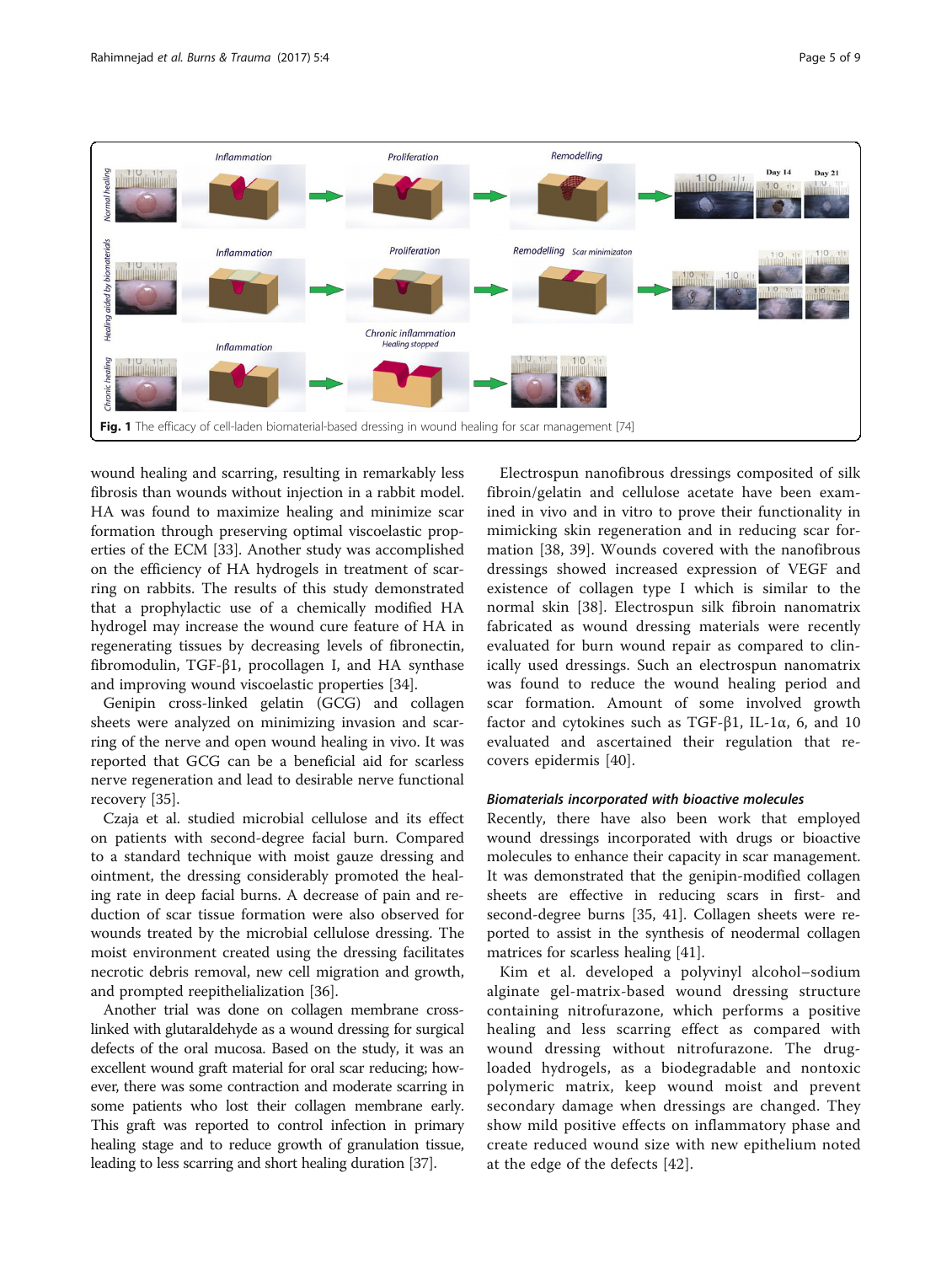A multifunctional acellular biologic scaffold was combined with wound dressings which has selective delivery and release of shielded biomaterials and bioactive substances. It can be used in wounds or damaged tissues for scarolysis and eliminating dead debris. It was suggested that these scaffolds help in vascularization, blood vessel formation and keep body temperature [[43\]](#page-7-0).

In addition, Morton and Philips investigated a wound dressing which decreases scar formation by keeping moisture in the wound [\[44](#page-7-0)]. Some commercial calcium alginate dressing was also found to exhibit a capacity of scarring prevention by moisture management and regulating amount of exudates in wound during the healing [\[45](#page-7-0)].

Other groups reported efficiency of electrospun nanofibers and hydrogels for the treatment of diabetic ulcers. Particularly, nanofibrous meshes immobilized with basic fibroblast growth factor (bFGF) and epidermal growth factor (EGF), and dressings composed of polyvinylpyrrolidone (PVP), polyethylene glycol (PEG), and agar were studied to reveal their efficacies in reducing scarring [\[46](#page-7-0)–[48](#page-7-0)].

In the past year or two, more advanced approaches have been employed in the prevention and minimization of scars. Some in vitro biomaterial membranes studies specialized in scar prevention application such as ginsenoside Rg3-loaded electrospun poly(lactic-co-glycolic acid) (PLGA) fibrous membranes as cutaneous wound cover [\[49\]](#page-7-0). As a result of using the biomembranes, the expression of vascular endothelial growth factor (VEGF), mRNA and Collagen Type I was found to decrease significantly, and consequently, to cause shorter healing time and to inhibit hypertrophic scar formation [[49\]](#page-7-0).

In another study, Norfloxacin-loaded collagen/chitosan scaffold was found to enhance the rate of wound healing with unnoticeable inflammation and scarring by controlling infection which contribute to lower inflammation, higher new cell growth and faster wound closure [[50\]](#page-7-0).

Blount and Harding developed a bioelectric dressing and tested it in vivo, resulting in faster wound epithelization and improved scar appearance. Specifically, a single-layer dressing was constructed from a polyester fabric containing elemental silver and zinc microcells held in position by a biocompatible binder which produced microcurrent using conductive fluid. The created microcurrent promoted collagen synthesis and reepithelialization rate [\[51, 52](#page-7-0)].

There has also been a large amount of work involving the use of biomaterials incorporated with viable cells (including stem cells). Such tissue engineering approaches for scar management will be discussed in the next section.

# Cell therapy and tissue engineering substitute for scar management

Cell therapy combined with scaffolding biomaterials have been employed in tissue engineering approaches for wound care and scar management.

Zaulyanov and Kirsner reviewed Apligraf, a bi-layered bioengineered skin substitute, the first of its kind approved by the US Food and Drug Administration (FDA) for treating venous leg ulcers and diabetic foot ulcers. The graft is developed from neonatal cells and may stimulate a more fetal-like scarless wound healing, therefore may result in better cosmetic appearance [\[53](#page-7-0)].

In another research, clinical outcomes of cultured epithelial autografts were investigated on facial skin defects. Although the cell cultures of an epithelial autograft did not fully meet the demands of the patients, especially in the younger patients with facial skin defects, it did reduce and improve scarring. As a result of using the autograft, faster vascularization, epithelial cells proliferation and migration have been observed in wounds [[54](#page-7-0)].

To date, there have been extensive studies on tissue engineering and stem cells application in wound treatment and scar decreasing. Dermal and epidermal substitutes have been developed to help facilitate reepithelialization but still fail to reconstruct the appearance of the skin to its pre-wounded state [\[55\]](#page-7-0). Cellular therapies can be delivered by 3-dimensional structures (tissue-engineered live cell structures) that can be put topically over wound and scar surfaces as creams or gels.

Scientific findings in wound and scar management were highlighted by developing biological treatments with fetal cell therapy [[56](#page-7-0)–[59](#page-7-0)]. Fetal cells are differentiable cells with high capacity of expansion, regeneration, and low immunogenic properties and therefore may induce scarless wound healing or minimal scarring [[60](#page-7-0)–[64](#page-8-0)]. Skin substitutes developed from neonatal or young foreskin tissue cultures were shown to close wounds completely and rapidly and to regenerate the tissues with minimal scarring. They promote epithelial cells and fibroblasts proliferation and migration changes [[65](#page-8-0)]. Wulff et al. further investigated the roles of mast cells in the healing procedure and found that they may regulate the changes from scarless to fibrotic healing. In this study, they verified the hypothesis that in the absence of mast cells, scar formation can be controlled and reduced [[66\]](#page-8-0).

There has also report on the capacity of mesenchymal stem cells (MSCs) in attenuating scar formation during wound healing by promoting angiogenesis and modulating the inflammatory responses [[67](#page-8-0)]. Williams et al. tried to minimize durable scar size in ischemic cardiomyopathy by injecting allogeneic MSCs, suggesting that MSCs may reverse ventricular remodeling through durable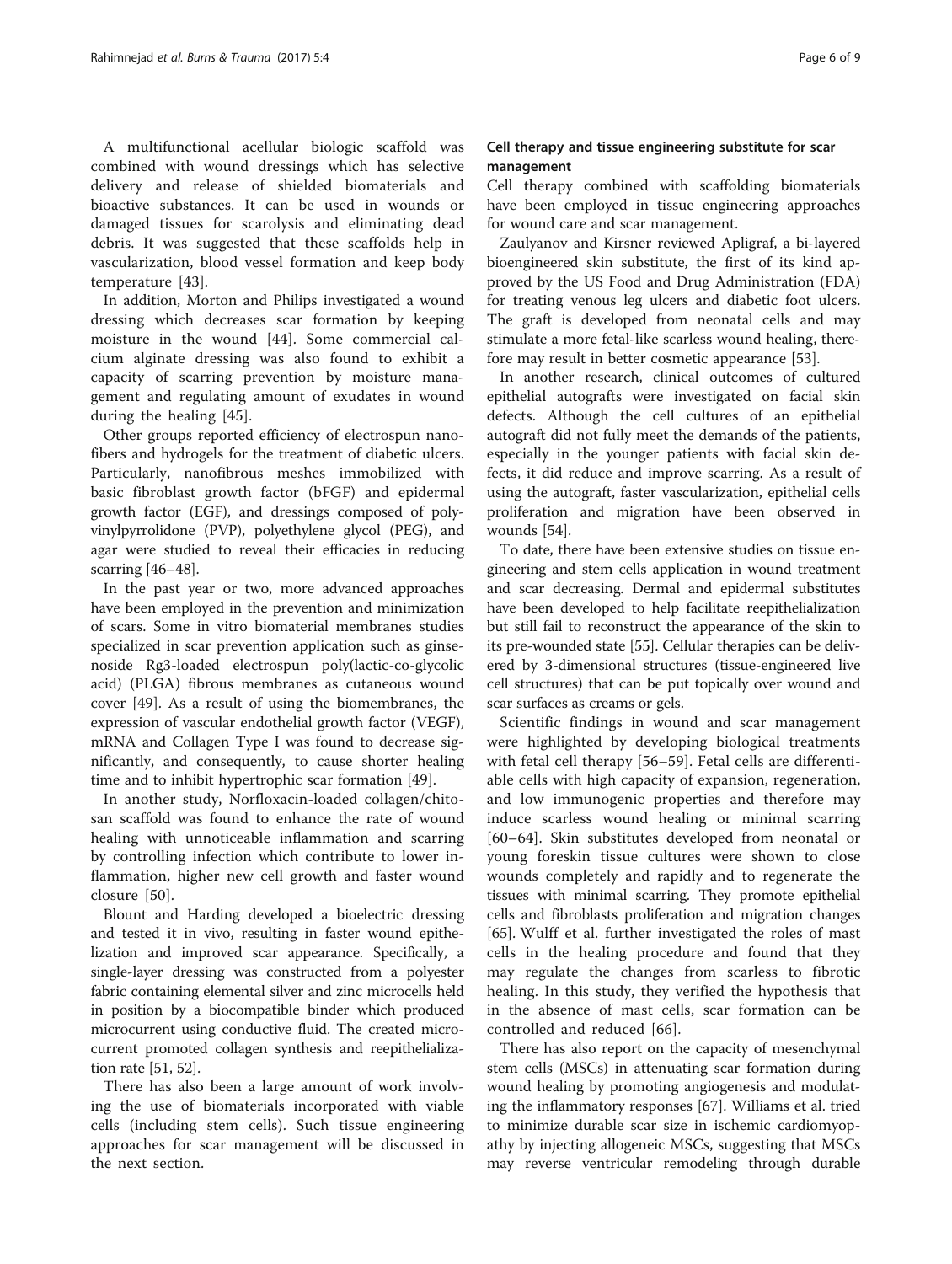<span id="page-6-0"></span>infarct size reduction. It was demonstrated that MSCs can simulate endogenous cardiac stem cells to proliferate and differentiate, and adult cardiomyocytes re-enter the cell cycle via secreting plenty of growth factors and cytokines [[68](#page-8-0)]. Beside, artificial dermis consisted of type I collagen fiber coated with 3% a-elastin hydrolysate reduced human burn wound contracture and promoted dermal reconstruction [[69\]](#page-8-0). In most recent reports, MSCs were encapsulated in and delivered by gelatin microsphere and gelatin microcryogels to the margins of dermal wound and were found to accelerate wound closure rate and prevent scarring by maintaining MSC-released protein [[70, 71](#page-8-0)]. Li et al. demonstrated that 3-dimentional graphene foam (3D-GF) loaded with MSCs decreases scar formation, potentially because of biomechanical and biochemical signals from 3D-GFs. The foam provided upregulation of VEGF and bFGF to neovascularize, downregulation of TGF-β1 and alpha-smooth muscle actin (α-SMA) together with an enhancing of TGF-β3 to prevent scarring [\[72\]](#page-8-0).

Polyhydroxybutyrate-co-hydroxyvalerate constructs loaded with adipose-derived stem cells (ASCs) were shown to maintain the wound moisture and assert appropriate mechanical properties to endure wound contraction. Furthermore, exudate and inflammatory cell infiltration were found to promote the structure degradation and, consequently, improve scarless repair. The scaffold was found to promote expression of VEGF and bFGF with the presence of ASCs for appropriate blood vessel formation and played an important role in scar formation management by regulation of TGF-β1, α-SMA, and TGF-β3 [\[73](#page-8-0)].

# Conclusions

In this review, we have covered the methods and technologies in scarless wound healing in the past decade. Extensive studies have been concentrated on treatment rather than prevention and minimizing of postsurgical and traumatic scars; however, here, we have discussed several investigated ways and wound managements which are more likely to provide better cosmetic outcomes by scar reduction. Generally, understanding different types of treatments in human wound healing process in order to perfectly regenerate their missing cell and tissue may propose strategies and methods for maximizing healing benefits and decreasing scarring. To attain these goals, future research should aim to identify critical factors in tissue repair and regeneration. It is plausible that this will pave the way forward in future developments for more advanced methods that will tackle the problems of scarring.

#### Abbreviations

3D-GF: Three-dimentional graphene foam; AR: Astragalus membranaceus; ASCs: Adipose-derived stem cells; bFGF: Fibroblast growth factor; ECM: Extra cellular matrix; EGF: Epidermal growth factor; FDA: Food and Drug

Administration; GCG: Genipin cross-linked gelatin; HA: Hyaluronic acid; IL: Interleukin; IRM: Immune response modifier; JNK: Jun amino-terminal kinases; MMP-9: Matrix metalloproteinases 9; mRNA: messenger ribonucleic acid; MSCs: Mesenchymal stem cells; PEG: Polyethylene glycol; PLGA: Poly(lactic-co-glycolic acid); PTB: Photo-activated tissue bonding; PVP: Polyvinylpyrrolidone; TGF: Transforming growth factor; TNF-α: Tumor necrosis factor-alpha; VEGF: Vascular endothelial growth factor; α-SMA: Alpha-smooth muscle actin

#### Acknowledgements

This work was supported by The Natural Sciences and Engineering Research Council of Canada (NSERC) and the Graduate Enhancement of Tri-Council Stipends (GFTS).

#### Availability of data and materials

Not applicable.

#### Authors' contributions

MR wrote the mini review manuscript and applied the reviewers' comments, SD participated in the figure preparation, and WZ revised the article and worked on the structure. All authors read and approved the final manuscript.

#### Competing interests

The authors declare that they have no competing interests.

#### Consent for publication

Not applicable.

# Ethics approval and consent to participate

Not applicable.

Received: 11 March 2016 Accepted: 12 January 2017 Published online: 21 January 2017

#### References

- 1. Khunger N, Ganjoo A. Scar Management-ECAB: Elsevier Health Sciences; 2013.
- 2. Grieb G, Steffens G, Pallua N, Bernhagen J, Bucala R. Circulating fibrocytes–
- biology and mechanisms in wound healing and scar formation. Int Rev Cell Mol Biol. 2011;291:1–19.
- 3. Wong JW, Gallant-Behm C, Wiebe C, Mak K, Hart DA, Larjava H, et al. Wound healing in oral mucosa results in reduced scar formation as compared with skin: evidence from the red Duroc pig model and humans. Wound Repair Regen. 2009;17(5):717–29.
- 4. Bielefeld KA, Amini-Nik S, Alman BA. Cutaneous wound healing: recruiting developmental pathways for regeneration. Cell Mol Life Sci. 2013;70(12):2059–81.
- 5. Bloemen MC, van der Veer WM, Ulrich MM, van Zuijlen PP, Niessen FB, Middelkoop E. Prevention and curative management of hypertrophic scar formation. Burns. 2009;35(4):463–75.
- 6. Boateng J, Catanzano O. Advanced Therapeutic Dressings for Effective Wound Healing—A Review. J Pharm Sci. 2015;104(11):3653–80.
- 7. Profyris C, Tziotzios C, Do Vale I. Cutaneous scarring: Pathophysiology, molecular mechanisms, and scar reduction therapeutics: Part I. The molecular basis of scar formation. J Am Acad Dermatol. 2012;66(1):1–10.
- 8. Tziotzios C, Profyris C, Sterling J. Cutaneous scarring: pathophysiology, molecular mechanisms, and scar reduction therapeutics: part II. Strategies to reduce scar formation after dermatologic procedures. J Am Acad Dermatol. 2012;66(1):13–24.
- 9. Murtha AP, Kaplan AL, Paglia MJ, Mills BB, Feldstein ML, Ruff GL. Evaluation of a novel technique for wound closure using a barbed suture. Plast Reconstr Surg. 2006;117(6):1769–80.
- 10. Gorgos D. New treatments minimize surgical scars. Dermatol Nurs. 2006; 18(4):394–6.
- 11. Tsao S, Yao M, Tsao H, Henry F, Zhao Y, Kochevar J, et al. Light-activated tissue bonding for excisional wound closure: a split‐lesion clinical trial. Br J Dermatol. 2012;166(3):555–63.
- 12. Sobanko JF, Alster TS. Laser treatment for improvement and minimization of facial scars. Facial Plast Surg Clin North Am. 2011;19(3):527–42.
- 13. Jiang J, Wan W, Ge L, Bu S, Zhong W, Xing M. Mussel-inspired nanofibrous sheet for suture-less stomach incision surgery. Chem Commun. 2015;51(41):8695–8.
- 14. Budovsky A, Yarmolinsky L, Ben-Shabat S. Effect of medicinal plants on wound healing. Wound Repair Regen. 2015;23(2):171–83.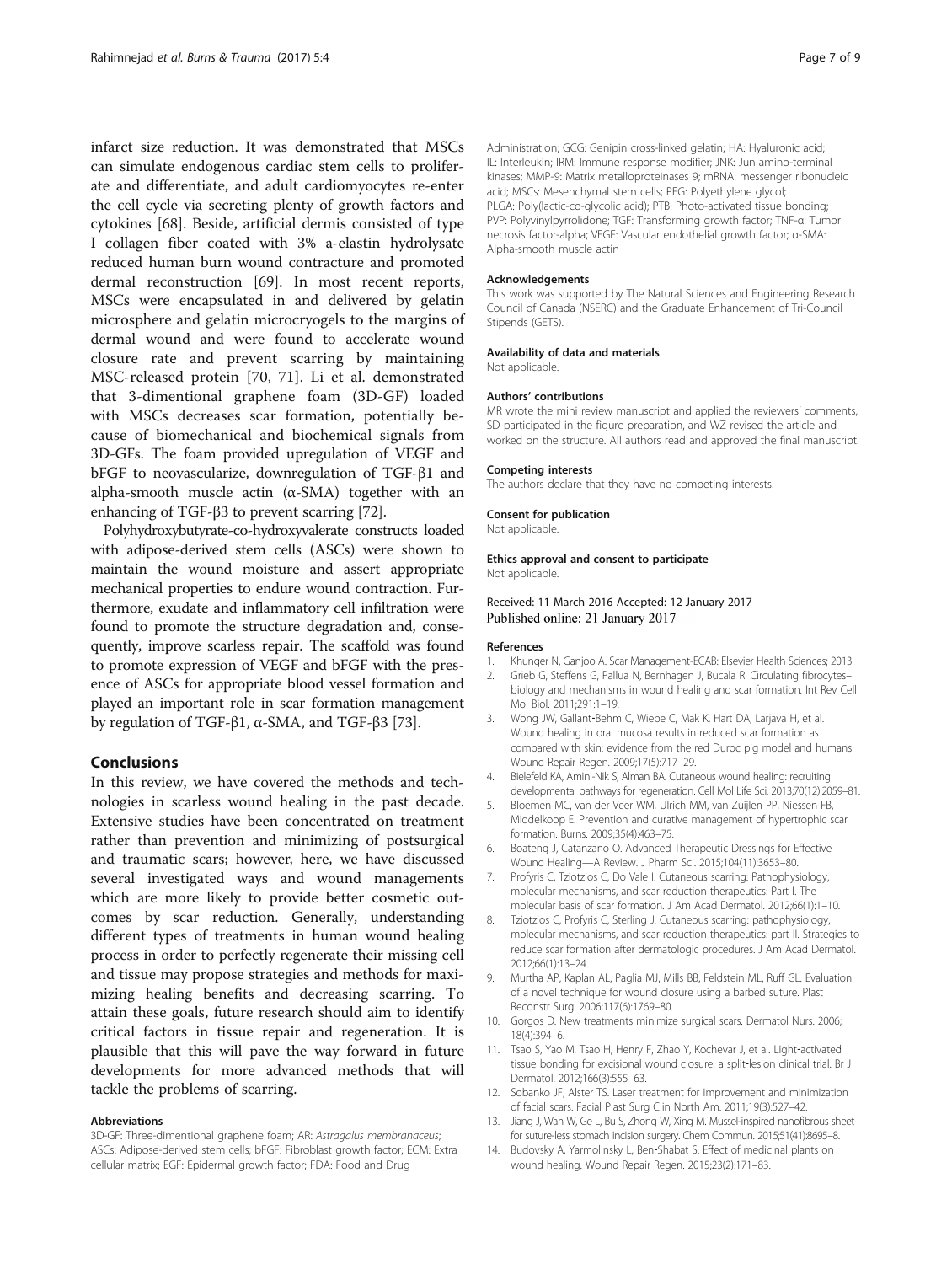- <span id="page-7-0"></span>15. Blazso G, Gabor M, Schönlau F, Rohdewald P. Pycnogenol® accelerates wound healing and reduces scar formation. Phytother Res. 2004;18(7):579–81.
- 16. Stewart DR. Scar prevention and cosmetically enhanced wound healing using relaxin. Ann N Y Acad Sci. 2009;1160(1):336–41.
- 17. Han D, Lee H, Hahm D. Wound-healing activity of Astragali Radix in rats. Methods Find Exp Clin Pharmacol. 2009;31(2):95–100.
- 18. Chen X, Peng L-H, Li N, Li Q-M, Li P, Fung K-P, et al. The healing and antiscar effects of astragaloside IV on the wound repair in vitro and in vivo. J Ethnopharmacol. 2012;139(3):721–7.
- 19. Li HL, Chen LP, Hu YH, Qin Y, Liang G, Xiong YX, et al. Crocodile oil enhances cutaneous burn wound healing and reduces scar formation in rats. Acad Emerg Med. 2012;19(3):265–73.
- 20. Jia S, Xie P, Hong SJ, Galiano R, Singer A, Clark RA, et al. Intravenous curcumin efficacy on healing and scar formation in rabbit ear wounds under nonischemic, ischemic, and ischemia–reperfusion conditions. Wound Repair Regen. 2014;22(6):730–9.
- 21. Molan P, Rhodes T. Honey: A Biologic Wound Dressing. Wounds. 2015;27(6): 141–51.
- 22. Zanier E, Bordoni B. A multidisciplinary approach to scars: a narrative review. J Multidiscip Healthc. 2015;8:359.
- 23. Jull AB, Cullum N, Dumville JC, Westby MJ, Deshpande S, Walker N. Honey as a topical treatment for wounds. Cochrane Libr. 2015. Cochrane Database Syst Rev. 2013;(2):CD005083.
- 24. Estevinho L, Pereira AP, Moreira L, Dias LG, Pereira E. Antioxidant and antimicrobial effects of phenolic compounds extracts of Northeast Portugal honey. Food Chem Toxicol. 2008;46(12):3774–9.
- 25. Zohdi R, Mukhtar S, Said S, Azmi N, Ali A, editors. A comparative study of the wound healing properties of Gelam honey and silver sulfadiazine in diabetic rats. Biomedical Engineering and Sciences (IECBES), 2014 IEEE Conference on; 2014: IEEE.
- 26. Yaghoobi R, Kazerouni A. Evidence for clinical use of honey in wound healing as an anti-bacterial, anti-inflammatory anti-oxidant and anti-viral agent: A review. Jundishapur Journal Nat Pharm Prod. 2013;8(3):100.
- 27. Liu X, Li P, Chen XY, Zhou YG. c-Ski promotes skin fibroblast proliferation but decreases type I collagen: implications for wound healing and scar formation. Clin Exp Dermatol. 2010;35(4):417–24.
- 28. Li P, Liu P, Xiong RP, Chen XY, Zhao Y, Lu WP, et al. Ski, a modulator of wound healing and scar formation in the rat skin and rabbit ear. J Pathol. 2011;223(5):659–71.
- 29. Shi L, Chang Y, Yang Y, Zhang Y, Yu F, Wu X. Activation of JNK signaling mediates connective tissue growth factor expression and scar formation in corneal wound healing. PLoS One. 2012;7(2):e32128.
- 30. Nassar D, Letavernier E, Baud L, Aractingi S, Khosrotehrani K. Calpain activity is essential in skin wound healing and contributes to scar formation. PLoS One. 2012;7(5):e37084.
- 31. Li H, Duann P, Lin P-H, Zhao L, Fan Z, Tan T, et al. Modulation of Wound Healing and Scar Formation by MG53 Protein-mediated Cell Membrane Repair. J Biol Chem. 2015;290(40):24592–603.
- 32. Hu M, Sabelman EE, Cao Y, Chang J, Hentz VR. Three-dimensional hyaluronic acid grafts promote healing and reduce scar formation in skin incision wounds. J Biomed Mater Res B Appl Biomater. 2003;67(1):586–92.
- 33. Hansen JK, Thibeault SL, Walsh JF, Shu XZ, Prestwich GD. In vivo engineering of the vocal fold extracellular matrix with injectable hyaluronic acid hydrogels: early effects on tissue repair and biomechanics in a rabbit model. Ann Otol Rhinol Laryngol. 2005;114(9):662–70.
- 34. Thibeault SL, Klemuk SA, Chen X, Johnson BHQ. In vivo engineering of the vocal fold ECM with injectable HA hydrogels—late effects on tissue repair and biomechanics in a rabbit model. J Voice. 2011;25(2):249–53.
- 35. Chen Y-S, Chang J-Y, Cheng C-Y, Tsai F-J, Yao C-H, Liu B-S. An in vivo evaluation of a biodegradable genipin-cross-linked gelatin peripheral nerve guide conduit material. Biomaterials. 2005;26(18):3911–8.
- 36. Czaja W, Krystynowicz A, Kawecki M, Wysota K, Sakiel S, Wróblewski P, et al. Biomedical applications of microbial cellulose in burn wound recovery. Cellulose: Molecular and structural biology: Springer; 2007. p. 307–21.
- 37. Rastogi S, Modi M, Sathian B. The efficacy of collagen membrane as a biodegradable wound dressing material for surgical defects of oral mucosa: a prospective study. J Oral Maxillofac Surg. 2009;67(8):1600–6.
- 38. Shan Y-H, Peng L-H, Liu X, Chen X, Xiong J, Gao J-Q. Silk fibroin/gelatin electrospun nanofibrous dressing functionalized with astragaloside IV induces healing and anti-scar effects on burn wound. Int J Pharm. 2015; 479(2):291–301.
- 39. Atila D, Keskin D, Tezcaner A. Cellulose acetate based 3-dimensional electrospun scaffolds for skin tissue engineering applications. Carbohydr Polym. 2015;133:251–61.
- 40. Ju HW, Lee OJ, Lee JM, Moon BM, Park HJ, Park YR, et al. Wound healing effect of electrospun silk fibroin nanomatrix in burn-model. Int J Biol Macromol. 2016;85:29–39.
- 41. Lazovic G, Colic M, Grubor M, Jovanovic M. The application of collagen sheet in open wound healing. Ann Burns Fire Disasters. 2005;18(3):151.
- 42. Kim JO, Park JK, Kim JH, Jin SG, Yong CS, Li DX, et al. Development of polyvinyl alcohol–sodium alginate gel-matrix-based wound dressing system containing nitrofurazone. Int J Pharm. 2008;359(1):79–86.
- 43. Drago H, Marín G, Sturla F, Roque G, Mártire K, Aquino VD, et al. The next generation of burns treatment: intelligent films and matrix, controlled enzymatic debridement, and adult stem cells. Transplant Proc. 2010;42:345–9.
- 44. Morton LM, Phillips TJ. Wound healing update. Semin Cutan Med Surg. 2012;31:33–7.
- 45. Kammerlander G, Eberlein T. An assessment of the wound healing properties of Algisite M dressings. Nurs Times. 2002;99(42):54–6.
- 46. Yang Y, Xia T, Chen F, Wei W, Liu C, He S, et al. Electrospun fibers with plasmid bFGF polyplex loadings promote skin wound healing in diabetic rats. Mol Pharm. 2011;9(1):48–58.
- 47. Choi JS, Choi SH, Yoo HS. Coaxial electrospun nanofibers for treatment of diabetic ulcers with binary release of multiple growth factors. J Mater Chem. 2011;21(14):5258–67.
- 48. Biazar E, Roveimiab Z, Shahhosseini G, Khataminezhad M, Zafari M, Majdi A. Biocompatibility evaluation of a new hydrogel dressing based on polyvinylpyrrolidone/polyethylene glycol. BioMed Res Int. 2011: 343989.
- 49. Sun X, Cheng L, Zhu W, Hu C, Jin R, Sun B, et al. Use of ginsenoside Rg3 loaded electrospun PLGA fibrous membranes as wound cover induces healing and inhibits hypertrophic scar formation of the skin. Colloids Surf B: Biointerfaces. 2014;115:61–70.
- 50. Mahmoud AA, Salama AH. Norfloxacin-loaded collagen/chitosan scaffolds for skin reconstruction: Preparation, evaluation and in-vivo wound healing assessment. Eur J Pharm Sci. 2015;83:155–65.
- 51. Blount AL, Foster S, Rapp DA, Wilcox R. The use of bioelectric dressings in skin graft harvest sites: A prospective case series. J Burn Care Res. 2012;33(3):354–7.
- 52. Harding AC, Gil J, Valdes J, Solis M, Davis SC. Efficacy of a bio-electric dressing in healing deep, partial-thickness wounds using a porcine model. Ostomy Wound Manage. 2012;58(9):50–5.
- 53. Zaulyanov L, Kirsner RS. A review of a bi-layered living cell treatment (Apligraf®) in the treatment of venous leg ulcers and diabetic foot ulcers. Clin Interv Aging. 2007;2(1):93.
- 54. Kim DM, Schwerdtner O, Schmidt-Westhausen A-M, Kage A, Klein M. Cultured epithelial autografts in the treatment of facial skin defects: clinical outcome. J Oral Maxillofac Surg. 2007;65(3):439–43.
- 55. Dieckmann C, Renner R, Milkova L, Simon JC. Regenerative medicine in dermatology: biomaterials, tissue engineering, stem cells, gene transfer and beyond. Exp Dermatol. 2010;19(8):697–706.
- 56. Hirt-Burri N, Ramelet A-A, Raffoul W, de Buys Roessingh A, Scaletta C, Pioletti D, et al. Biologicals and fetal cell therapy for wound and scar management. ISRN dermatology. 2011: 549870.
- 57. Hasegawa T, Suga Y, Mizoguchi M, Ikeda S, Ogawa H, Kubo K, et al. Clinical trial of allogeneic cultured dermal substitute for the treatment of intractable skin ulcers in 3 patients with recessive dystrophic epidermolysis bullosa\*. J Am Acad Dermatol. 2004;50(5):803–4.
- 58. Mostow EN, Haraway GD, Dalsing M, Hodde JP, King D, Group OVUS. Effectiveness of an extracellular matrix graft (OASIS Wound Matrix) in the treatment of chronic leg ulcers: a randomized clinical trial. J Vasc Surg. 2005; 41(5):837–43.
- 59. Shakespeare PG. The role of skin substitutes in the treatment of burn injuries. Clin Dermatol. 2005;23(4):413–8.
- 60. Hohlfeld J, de Buys Roessingh A, Hirt-Burri N, Chaubert P, Gerber S, Scaletta C, et al. Tissue engineered fetal skin constructs for paediatric burns. Lancet. 2005;366(9488):840–2.
- 61. De Buys R, Anthony S, Hohlfeld J, Scaletta C, Hirt-Burri N, Gerber S, et al. Development, characterization, and use of a fetal skin cell bank for tissue engineering in wound healing. Cell Transplant. 2006;15(8–9):823–34.
- 62. Ramelet A-A, Hirt-Burri N, Raffoul W, Scaletta C, Pioletti DP, Offord E, et al. Chronic wound healing by fetal cell therapy may be explained by differential gene profiling observed in fetal versus old skin cells. Exp Gerontol. 2009;44(3):208–18.